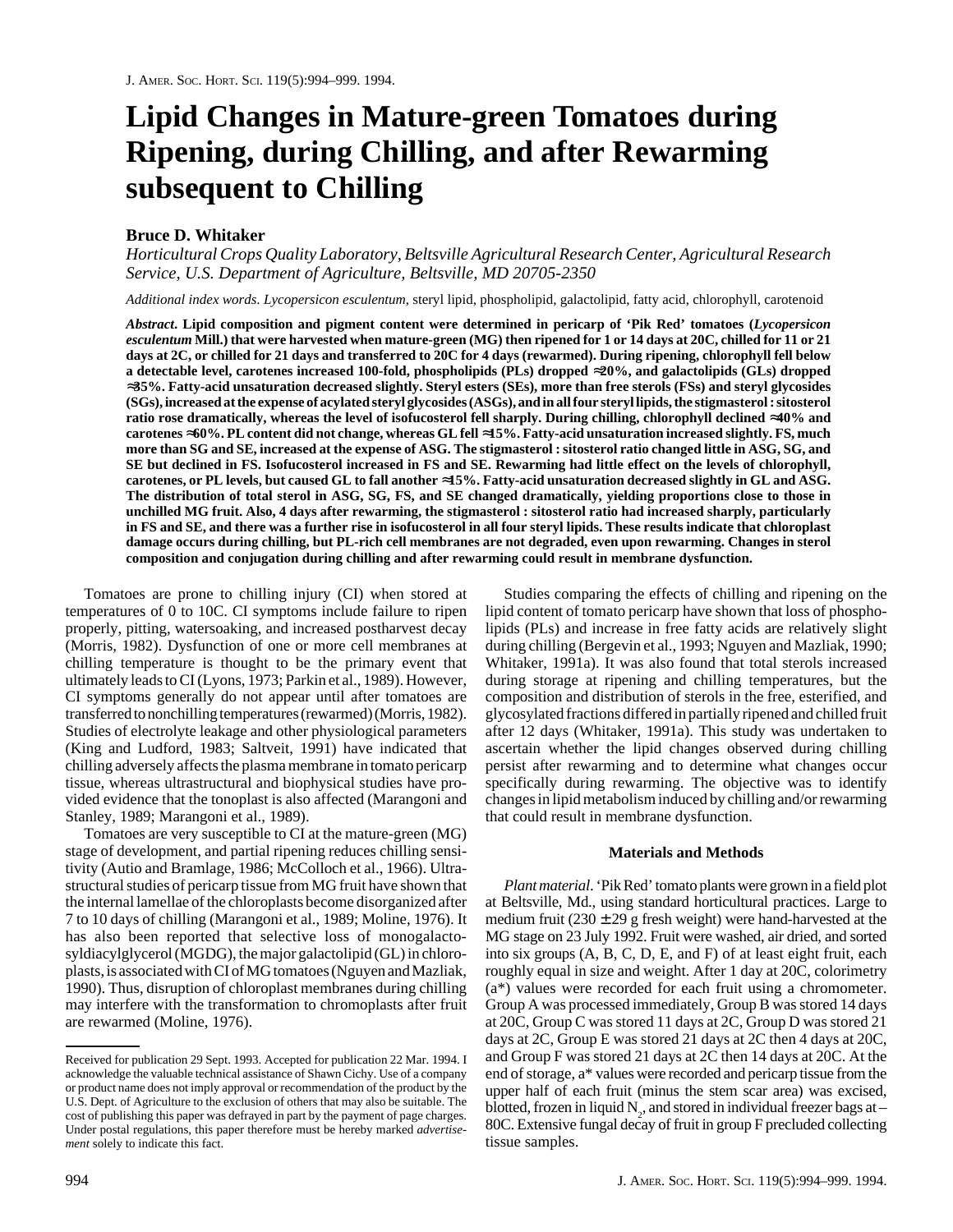*Lipid extraction, fractionation, and analysis*. One 10-g sample of outer pericarp tissue from each of eight fruit within each group (A through E) was frozen in liquid  $N_2$  and lyophilized overnight. The dried tissue was pulverized and extracted with 30 ml of 2 chloroform : 1 methanol. Lipid extracts were washed, dried under an  $N<sub>2</sub>$  stream, and redissolved in 2 ml of chloroform. Aliquots were withdrawn for spectrophotometric assay of chlorophyll and total PL content (Whitaker, 1991b). Total lipids were separated into neutral, glyco-, and phospholipid fractions by silicic acid column chromatography, and individual lipid classes were isolated using silica solid-phase extraction cartridges or thin-layer chromatography (Whitaker, 1988, 1991b). Carotenes and lycopene in the neutral lipid fraction were dissolved in hexane and quantified spectrophotometrically (Davies, 1976). Fatty-acid methyl esters (FAMEs) were produced by incubating acyl lipids with 14% boron trifluoride or 0.6 M KOH in methanol. Free sterols (FSs) and sterols derived from steryl esters (SEs), acylated steryl glycosides (ASGs), and steryl glycosides (SGs) were isolated by precipitation with digitonin (Whitaker, 1988). FAMEs and sterols were analyzed and quantified by gas–liquid chromatography with flame-ionization detection (Whitaker, 1992a; Whitaker and Lusby, 1989). The GLs—MGDG and digalactosyl-diacylglycerol (DGDG), ASGs, SGs, and individual PLs [phosphatidylcholine (PC), phosphatidylethanolamine (PE), phosphatidic acid (PA), phosphatidyl-glycerol (PG), phosphatidylinositol (PI), and lysophosphatidylcholine (LPC)] were quantified using various spectrophotometric assays as previously described (Whitaker, 1991b, 1992a).

*Data handling and statistical analysis*. For each lipid class, moiety, or ratio, the data from six or eight samples from separate fruit were used to calculate the mean value  $\pm$  sp. The least significant difference between treatments at  $P = 0.05$  (LSD<sub>0.05</sub>) was then determined by an analysis of variance followed by Student's *t* test.

#### **Results**

The colorimetry a\* value, a measure of redness to greenness, was used as an index of fruit color (Table 1). Values ranged from about –15 for MG fruit to ≈35 for red-ripe. After 1 day at 20C or 11 or 21 days of chilling at 2C, fruit remained at the MG stage. The small increase in a\* in fruit stored 21 days at 2C (Group D) probably reflected the partial loss of chlorophyll (Table 2), whereas inspection of the locular tissues in fruit from Group E (21 days at  $2C + 4$  days at  $20C$ ) indicated fruit to be at the breaker stage. After 14 days at 20C, Group B fruit were fully ripened, but when the 14 days at 20C were preceded by 21 days of chilling (Group F), ripening had progressed only to the pink stage and the stem scar region of the fruit was extensively decayed.

The total PL content declined >20% with ripening (14 days at 20C) but did not change appreciably during chilling or after 21 days at 2C followed by rewarming and 4 days at 20C (Table 2). Total GL content and the MGDG : DGDG ratio declined much more with ripening than with 21 days of chilling. However, during 4 days at 20C after 21 days at 2C, total GL content and the MGDG : DGDG ratio decreased. Chlorophyll content decreased slightly

Table 1. Hunter colorimeter ( $a^*$ ) values of tomatoes before and after storage.<sup>z</sup>

| Group        | Storage regime                     | Initial $a^*$ value <sup>y</sup> | Final a* value     | Ripening stage<br>after storage |
|--------------|------------------------------------|----------------------------------|--------------------|---------------------------------|
| $\mathbf{A}$ | 1 Day at 20C                       | $-15.7 \pm 1.1$ a                | $-15.7 \pm 1.1$ a  | Mature green                    |
| B            | 14 Days at 20C                     | $-14.5 \pm 1.2$ a                | $35.6 \pm 2.1$ d   | Red ripe                        |
| $\mathbf C$  | 11 Days at 2C                      | $-14.9 \pm 0.9$ a                | $-14.6 \pm 0.8$ ab | Mature green                    |
| D            | 21 Days at 2C                      | $-15.0 \pm 1.5$ a                | $-12.4 \pm 0.9$ ab | Mature green                    |
| E            | 21 Days at $2C + 4$ Days at $20C$  | $-14.6 \pm 1.0$ a                | $-10.9 \pm 1.5$ b  | <b>Breaker</b>                  |
| F            | 21 Days at $2C + 14$ Days at $20C$ | $-14.7 \pm 1.0$ a                | $25.9 \pm 7.7$ c   | $Pink\text{-orange}^x$          |

<sup>z</sup>Values indicate the mean  $\pm$  sp of three readings from the equatorial region of each of eight fruit.

<sup>y</sup>Mean separation within columns at  $P < 0.05$ .

xExtensive fungal decay in the stem scar region of all fruit.

Table 2. Glycerolipid and pigment content of pericarp tissue after storing mature-green tomatoes for 1 or 14 days at 20C, 11 or 21 days at 2C, or 21 days at 2C then 4 days at  $20C<sup>2</sup>$ 

|                               |                  |                    | Storage regime  |                   |                   |
|-------------------------------|------------------|--------------------|-----------------|-------------------|-------------------|
|                               |                  |                    |                 |                   | 21 Days 2C        |
| Lipid or pigment <sup>y</sup> | 1 Day 20C        | 14 Days 20C        | 11 Days 2C      | 21 Days 2C        | $+4$ Days 20C     |
| Glycerolipid                  |                  |                    |                 |                   |                   |
| Total PL <sup>y</sup>         | $366 \pm 33 a^x$ | $282 \pm 15$ b     | $361 \pm 20 a$  | $357 \pm 24$ a    | $370 \pm 18$ a    |
| <b>MGDG</b>                   | $86 \pm 4 a$     | $48 \pm 9c$        | $77 \pm 4$ ab   | $70 \pm 13$ b     | $57 \pm 16$ bc    |
| <b>DGDG</b>                   | $46 \pm 4 a$     | $35 \pm 7$ b       | $39 \pm 6$ ab   | $41 \pm 7$ ab     | $36 \pm 5$ b      |
| Total GL (MGDG + DGDG)        | $132 \pm 7$ a    | $83 \pm 13$ c      | $116 \pm 8a$    | $111 \pm 17$ ab   | $93 \pm 19$ bc    |
| Pigments                      |                  |                    |                 |                   |                   |
| Chlorophyll                   | $24 \pm 4 a$     | $ND^w$             | $21 \pm 3$ ab   | $14 \pm 3$ b      | $14 \pm 3$ b      |
| Carotenes (nonpolar)          | $0.5 \pm 0.2 b$  | $51 \pm 18$ a      | $0.2 \pm 0.2$ c | $0.2 \pm 0.2$ c   | $0.2 \pm 0.2$ c   |
| Lipid ratios                  |                  |                    |                 |                   |                   |
| GL:PL                         | 0.36a            | 0.29 <sub>bc</sub> | $0.32$ ab       | 0.31 <sub>b</sub> | 0.25c             |
| MGDG: DGDG                    | 1.87a            | 1.37c              | 1.97a           | 1.70 <sub>b</sub> | 1.58 <sub>b</sub> |

<sup>z</sup>Values (nmol glycerolipid or  $\mu$ g pigment per g fresh weight) indicate the mean  $\pm$  sp from six fruit.

yPL = phospholipid, MGDG = monogalactosyldiacylglycerol, DGDG = digalactosyldiacylglycerol, GL = galactolipid.

 $^{\text{x}}$ Mean separation within rows at *P* < 0.05.

 $WND = not detected.$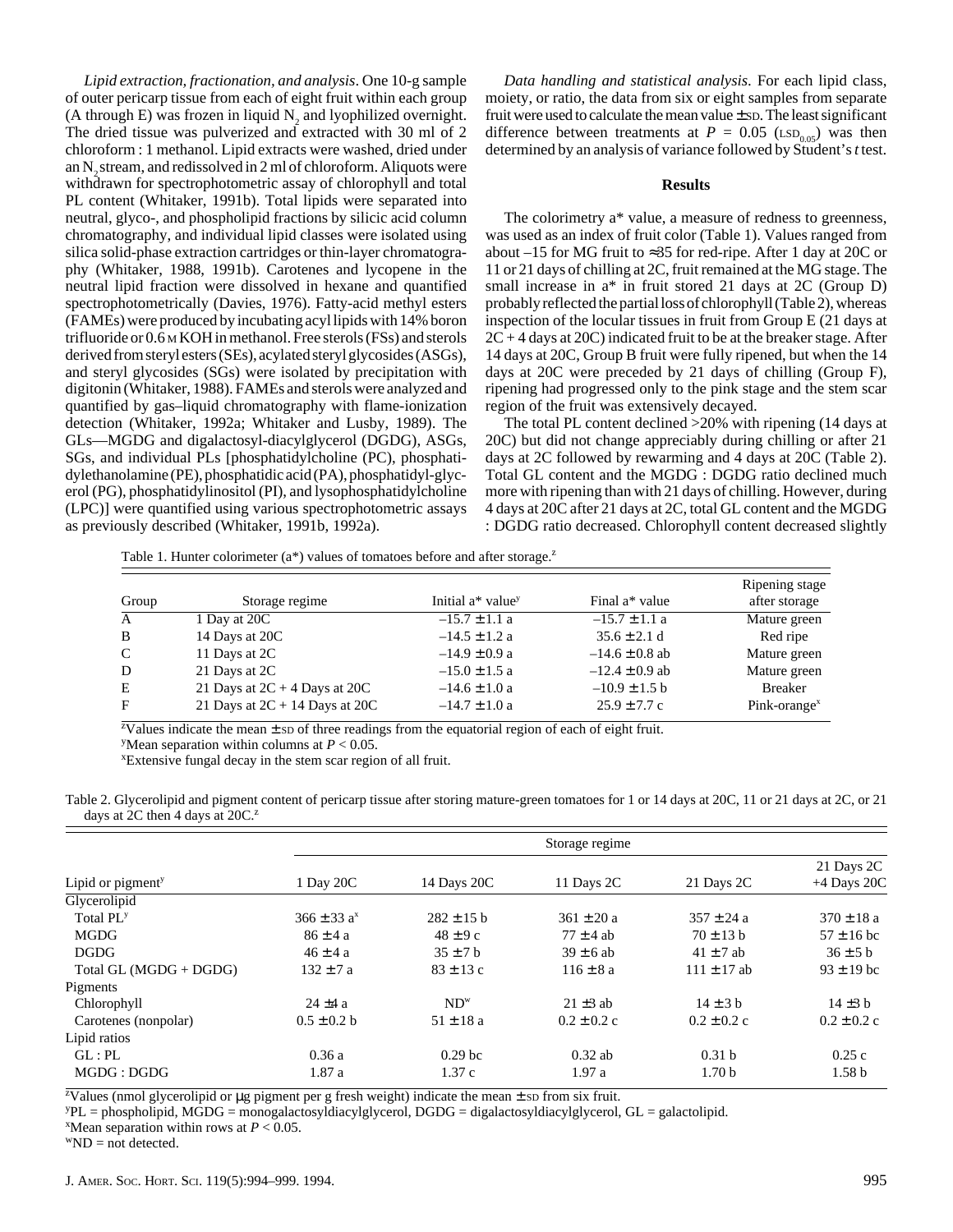over 11 days at 2C and had fallen >40% after 21 days at 2C, with no further decrease over 4 days at 20C after rewarming. Chlorophyll was not detected in the fully ripened fruit (14 days at 20C). The level of nonpolar carotenes (carotenes and lycopene) increased 100-fold during 14 days of ripening at 20C. In contrast, during storage at 2C, carotene levels fell below those at 1 day postharvest, and there was no increase 4 days after rewarming 21 day-chilled fruit.

Changes in PL composition during storage were generally minor (Table 3). With ripening, a decline in PC plus PE was offset by a near doubling of PA and small increases in PI and LPC; the PC : PE ratio also increased slightly. Changes during chilling were similar—a decrease in PC plus PE with increases in PA, PI, and LPC, but the PA increase was much smaller than that during ripening and there was no change in the PC : PE ratio. The PL composition of fruit chilled for 21 days had changed very little 4 days after rewarming.

The fatty-acid compositions of PL, GL, and ASG from MG fruit held 1 day at 20C (Table 4) are typical for these acyl lipids. Linoleate (18:2) and palmitate (16:0) are predominant in PL. Linolenate (18:3) is the major fatty acid in GL, with 16:0 much lower in MGDG than in DGDG, and the composition of ASG is highly saturated (≈75%  $16:0 + 18:0 + 20:0$ ). As shown in Table 5, the unsaturation index (UI) [mol percent  $18:1 + 2 \times$  mol percent  $18:2 + 3 \times$  mol percent  $18:3$ ) ÷ 100] of these acyl lipids generally changed very little during storage, regardless of the temperature

Table 3. Phospholipid composition of pericarp tissue after storing mature-green tomatoes for 1 or 14 days at 20C, 11 or 21 days at 2C, or 21 days at 2C then 4 days at  $20C<sup>2</sup>$ 

|                           | Storage regime                |                  |                   |                   |                   |  |  |
|---------------------------|-------------------------------|------------------|-------------------|-------------------|-------------------|--|--|
|                           |                               |                  |                   |                   | 21 Days 2C        |  |  |
| Phospholipid <sup>y</sup> | 1 Day 20C                     | 14 Days 20C      | 11 Days 2C        | 21 Days 2C        | $+4$ Days 20C     |  |  |
| PC                        | $51.2 \pm 1.8$ a <sup>x</sup> | $48.8 \pm 2.0 a$ | $50.0 \pm 2.4 a$  | $48.6 \pm 2.1 a$  | $48.8 \pm 2.2 a$  |  |  |
| PE                        | $34.5 \pm 1.7$ a              | $28.9 \pm 1.4 b$ | $34.3 \pm 2.2 a$  | $33.1 \pm 2.1 a$  | $33.1 \pm 1.9 a$  |  |  |
| PA                        | $6.4 \pm 1.2 b$               | $12.4 \pm 1.8$ a | $6.4 \pm 0.9$ b   | $7.6 \pm 1.3$ b   | $7.1 \pm 1.1$ b   |  |  |
| PI                        | $5.0 \pm 1.0$ c               | $6.9 \pm 1.4$ ab | $5.7 \pm 1.1$ bc  | $7.2 \pm 1.2$ a   | $6.9 \pm 1.0$ ab  |  |  |
| PG                        | $1.8 \pm 0.3 a$               | $1.1 \pm 0.2 b$  | $1.9 \pm 0.3$ a   | $1.8 \pm 0.3$ a   | $1.8 \pm 0.3$ a   |  |  |
| <b>LPC</b>                | $1.1 \pm 0.2$ c               | $1.9 \pm 0.3$ ab | $1.7 \pm 0.3$ b   | $1.7 \pm 0.3$ b   | $2.3 \pm 0.4 a$   |  |  |
| $PC:PE$ ratio             | 1.48 <sub>b</sub>             | 1.69 a           | 1.46 <sub>b</sub> | 1.47 <sub>b</sub> | 1.47 <sub>b</sub> |  |  |

<sup>z</sup>Values (mol percent total phospholipid) indicate the mean  $\pm$  sp of tissue samples from six fruit.

yPC = phosphatidylcholine, PE = phosphatidylethanolamine, PA = phosphatidic acid, PI = phosphatidylinositol; PG = phosphatidylglycerol, LPC = lysophosphatidylcholine.

 $^{\text{X}}$ Mean separation within rows at  $P < 0.05$ .

|  |  | Table 4. Fatty-acid composition of acyl lipids from pericarp tissue after storing mature-green tomatoes 1 day at 20C. <sup>2</sup> |  |
|--|--|------------------------------------------------------------------------------------------------------------------------------------|--|
|  |  |                                                                                                                                    |  |

|            |      | Phospholipids <sup>y</sup> |      |             | Galactolipids <sup>x</sup> |      |
|------------|------|----------------------------|------|-------------|----------------------------|------|
| Fatty acid | PC   | PE                         | PА   | <b>MGDG</b> | <b>DGDG</b>                | ASGs |
| 16:0       | 33.9 | 31.6                       | 22.5 | 5.2         | 20.1                       | 63.4 |
| 18:0       | 4.3  | 3.6                        | 4.8  | 1.1         | 5.2                        | 8.3  |
| 18:1       |      | 1.3                        | 2.9  | 0.5         | 1.3                        | 0.8  |
| 18:2       | 47.5 | 51.9                       | 53.9 | 19.0        | 23.1                       | 17.4 |
| 18:3       | 11.9 | 10.9                       | 15.1 | 72.8        | 50.3                       | 7.2  |
| 20:0       | 0.7  | 0.7                        | 0.8  | ---         | ---                        | 2.9  |
|            |      |                            |      |             |                            |      |

<sup>z</sup>Values (mol percent total fatty acids) indicate the mean for tissue samples from six fruit.

 $YPC =$  phosphatidylcholine,  $PE =$  phosphatidylethanolamine,  $PA =$  phosphatidic acid.

 $^{x}$ MGDG = monogalactosyldiacylglycerol, DGDG = digalactosyldiacylglycerol.

 $WASGs = acylated \, \text{steryl} \, \text{glycosides}.$ 

Table 5. Unsaturation index<sup>2</sup> of fatty-acyl lipids from pericarp tissue after storing mature-green tomatoes for 1 or 14 days at 20C, 11 or 21 days at 2C, or 21 days at 2C then 4 days at 20C.<sup>y</sup>

|                             | Phospholipids <sup>x</sup> |                   |         | Galactolipids <sup>w</sup> |                   | Steryl lipid <sup>v</sup> |  |
|-----------------------------|----------------------------|-------------------|---------|----------------------------|-------------------|---------------------------|--|
| Storage regime              | PC                         | PE                | PA      | <b>MGDG</b>                | <b>DGDG</b>       | ASGs                      |  |
| 1 Day 20C                   | $1.32 b^u$                 | 1.38 a            | 1.55 b  | 2.61a                      | $1.98$ cd         | 0.57c                     |  |
| 14 Days 20C                 | 1.26 c                     | 1.30 <sub>b</sub> | 1.57 b  | 2.28c                      | 1.93d             | 0.68 <sub>b</sub>         |  |
| 11 Days 2C                  | 1.40 a                     | 1.41 a            | 1.63 ab | 2.64a                      | 2.09 <sub>b</sub> | 0.84a                     |  |
| 21 Days 2C                  | 1.37 ab                    | 1.39a             | 1.69 a  | 2.61a                      | 2.17a             | 0.84a                     |  |
| 21 Days $2C + 4$ Days $20C$ | 1.38 ab                    | 1.41 a            | 1.63 ab | 2.48 <sub>b</sub>          | $2.03$ bc         | 0.68 <sub>b</sub>         |  |

 $Z$ Unsaturation Index = [mol percent  $18:1 + 2 \times$  (mol percent  $18:2$ ) + 3  $\times$  (mol percent  $18:3$ )] + 100.

yValues indicate the mean for tissue samples from six fruit.

 $YPC =$  phosphatidylcholine,  $PE =$  phosphatidylethanolamine,  $PA =$  phosphatidic acid.

 $^{x}MGDG =$  monogalactosyldiacylglycerol,  $DGDG =$  digalactosyldiacylglycerol.

wASGs = acylated steryl glycosides.

<sup>u</sup>Mean separation within columns at  $P < 0.05$ .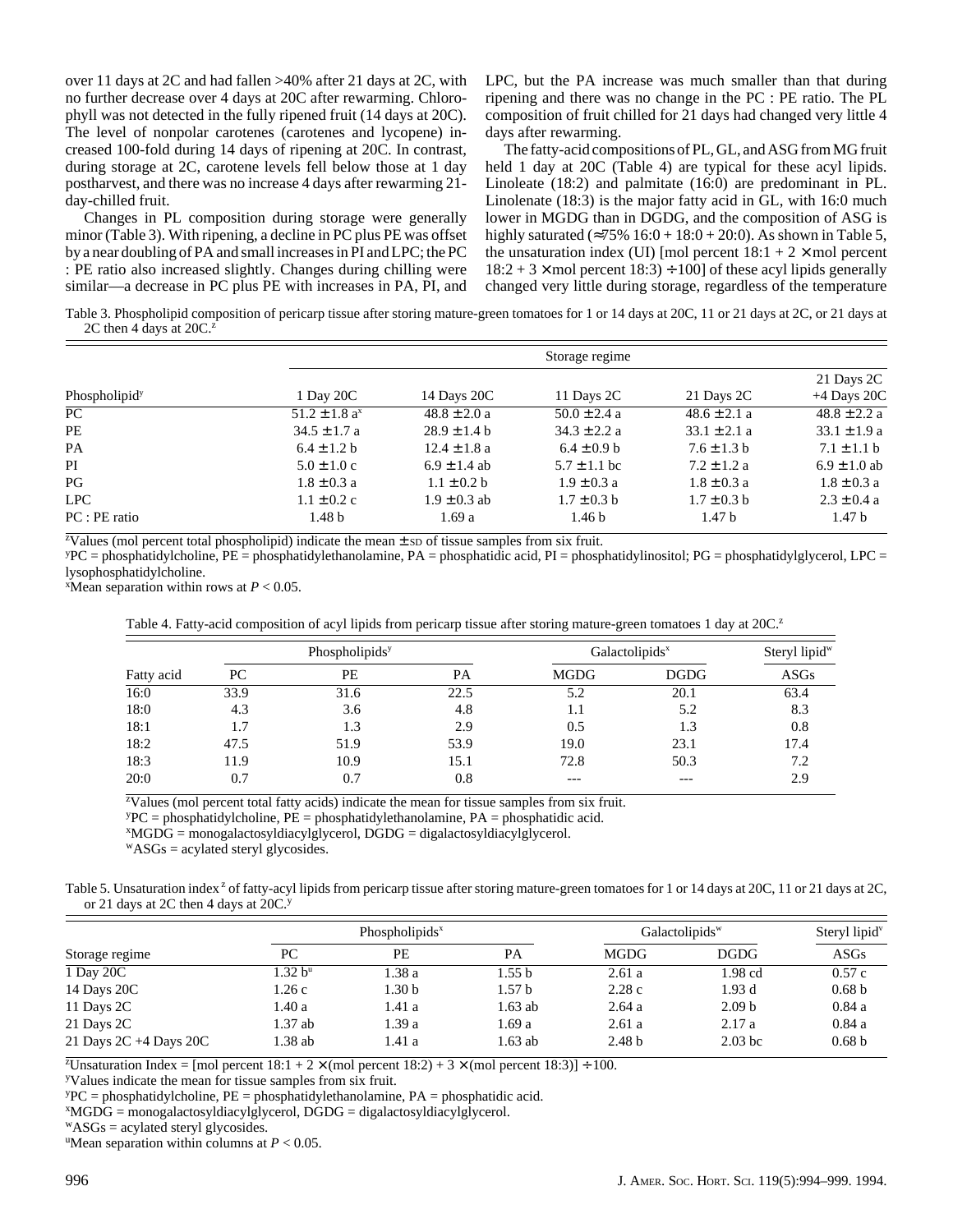regime. Overall, the UI declined slightly during ripening, with MGDG showing the greatest drop and ASG showing a small increase. In contrast, the UI of acyl lipids generally increased slightly over 11 or 21 days at 2C, particularly for ASG, PA, and DGDG. Rewarming 21-day-chilled fruit decreased UI for GL and ASG but not PL.

Total steryl lipid sterols increased ≈10% during ripening and decreased  $\approx$ 10% during 21 days of chilling (Table 6). The increase with ripening can be attributed to a 3-fold rise in SE. The distribution of sterol in the four steryl lipid classes (ASG, SG, FS, and SE) changed dramatically with ripening, during chilling, and after rewarming. After 14 days of ripening at 20C, SE, FS, and SG had increased at the expense of ASG. The decline in ASG was even greater over 11 or 21 days at 2C, but, in contrast with the changes in ripening fruit, FS increased much more than SE in chilled fruit. After 4 days at 20C after rewarming 21-day-chilled fruit, the distribution of sterol in the steryl lipid classes was similar to that in 1 day MG fruit except for a small increase in SG offset by a decrease in FS.

As shown in Table 7, stigmasterol, sitosterol, and their metabolic precursor isofucosterol were the predominant sterols in the steryl lipids of MG fruit stored 1 day at 20C. The percentage of stigmasterol was highest in FS, intermediate in ASG and SG (which had a similar sterol composition), and lowest in SE. Table 8 shows that the stigmasterol : sitosterol ratio and the percentage of isofucosterol in the four steryl lipid classes changed dramatically with ripening. The stigmasterol : sitosterol ratio increased sharply, particularly in FS, and isofucosterol declined by  $\approx$ 25% to

Table 6. Steryl lipid content and distribution in pericarp tissue after storing mature-green tomatoes for 1 or 14 days at 20C, 11 or 21 days at 2C, or 21 days at  $2C$  then 4 days at  $20C$ .<sup>2</sup>

|                           | Storage regime   |                 |                 |                 |               |  |  |  |
|---------------------------|------------------|-----------------|-----------------|-----------------|---------------|--|--|--|
| Content and               |                  |                 |                 |                 | 21 Days 2C    |  |  |  |
| distribution <sup>y</sup> | 1 Day 20C        | 14 Days 20C     | 11 Days 2C      | 21 Days 2C      | $+4$ Days 20C |  |  |  |
| Steryl lipid              |                  |                 |                 |                 |               |  |  |  |
| ASGs                      | $63 \pm 2 a^{x}$ | $49 \pm 4$ c    | $41 \pm 2$ d    | $36 \pm 4e$     | $60 \pm 2 b$  |  |  |  |
| SGs                       | $15 \pm 1$ c     | $22 \pm 2a$     | $19 \pm 2$ ab   | $18 \pm 3$ bc   | $18 \pm 3$ bc |  |  |  |
| <b>FSs</b>                | $18 \pm 2$ d     | $25 \pm 2c$     | $35 \pm 2 a$    | $31 \pm 3$ b    | $15 \pm 3e$   |  |  |  |
| <b>SEs</b>                | $4 \pm 1$ bc     | $13 \pm 3$ a    | $6 \pm 1$ b     | $4 \pm 2$ bc    | $3 \pm 2c$    |  |  |  |
| Total                     | $100 \pm 3$ ab   | $109 \pm 6a$    | $101 \pm 3$ ab  | $89 \pm 6c$     | $96 \pm 5$ bc |  |  |  |
| Mole percent total sterol |                  |                 |                 |                 |               |  |  |  |
| ASGs                      | 63 a             | 45 <sub>b</sub> | 41 <sub>b</sub> | 41 <sub>b</sub> | 63 a          |  |  |  |
| SGs                       | 15 <sub>b</sub>  | 20a             | 19a             | 20a             | 19a           |  |  |  |
| <b>FSs</b>                | 18c              | 23 <sub>b</sub> | 35a             | 35a             | 16c           |  |  |  |
| <b>SEs</b>                | 4 bc             | 12a             | 6 b             | 4 bc            | 3c            |  |  |  |

<sup>z</sup>Values (nmol steryl lipid per g fresh weight) indicate the mean  $\pm$  sp for samples from six fruit.

 $y$ ASGs = acylated steryl glycosides, SGs = steryl glycosides, FSs = free sterols, SEs = steryl esters.

 $^{\text{x}}$ Mean separation within rows at *P* < 0.05.

Table 7. Sterol composition of steryl lipids from pericarp tissue after storing mature-green tomatoes 1 day at 20C.<sup>2</sup>

|               | Steryl lipid <sup>y</sup> |                |                |                |  |  |
|---------------|---------------------------|----------------|----------------|----------------|--|--|
| Sterol        | <b>ASGs</b>               | SGs            | <b>FSs</b>     | <b>SEs</b>     |  |  |
| Cholesterol   | $4.0 \pm 0.4$             | $3.5 \pm 0.4$  | $5.1 \pm 0.4$  | $6.6 \pm 1.0$  |  |  |
| Campesterol   | $6.0 \pm 0.3$             | $5.6 \pm 0.4$  | $5.6 \pm 0.3$  | $5.8 \pm 0.6$  |  |  |
| Stigmasterol  | $19.4 \pm 1.4$            | $16.3 \pm 1.0$ | $31.6 \pm 1.7$ | $6.6 \pm 0.8$  |  |  |
| Sitosterol    | $48.1 \pm 2.5$            | $47.0 \pm 1.6$ | $42.6 \pm 1.8$ | $53.8 \pm 3.0$ |  |  |
| Isofucosterol | $15.2 \pm 1.8$            | $18.0 \pm 1.7$ | $7.7 \pm 0.7$  | $16.4 \pm 2.7$ |  |  |
| Others        | $7.3 \pm 1.5$             | $9.6 \pm 1.4$  | $7.4 \pm 1.1$  | $10.8 \pm 1.8$ |  |  |

z Values (weight percent total sterol) indicate the mean ± SD for tissue samples from six to eight fruit.

yASGs = acylated steryl glycosides, SGs = steryl glycosides, FSs = free sterols, SEs = steryl esters.

| Table 8. Stigmasterol: sitosterol ratio and weight percent isofucosterol in steryl lipids from pericarp tissue after storing mature-green tomatoes for 1 |  |  |
|----------------------------------------------------------------------------------------------------------------------------------------------------------|--|--|
| or 14 days at 20C, 11 or 21 days at 2C, or 21 days at 2C then 4 days at $20C2$                                                                           |  |  |

|                        | Stigmasterol: Sitosterol <sup>y</sup> |                   |        |                   | Isofucosterol wt $(\%)$ |        |                  |                   |
|------------------------|---------------------------------------|-------------------|--------|-------------------|-------------------------|--------|------------------|-------------------|
| Storage regime         | ASGs                                  | SGs               | FSs    | <b>SEs</b>        | ASGs                    | SGs    | <b>FSs</b>       | <b>SEs</b>        |
| 1 Day 20C              | $0.40 c^{x}$                          | 0.35c             | 0.74c  | 0.12 <sub>b</sub> | 15.2 a                  | 18.0 b | 7.7 <sub>b</sub> | 16.4c             |
| 14 Days 20C            | 0.97a                                 | 1.10a             | 2.81a  | 0.41a             | 9.6 <sub>b</sub>        | 9.0c   | 3.4c             | 12.6d             |
| 11 Days 2C             | 0.38c                                 | 0.33c             | 0.63c  | 0.15 <sub>b</sub> | 15.2 a                  | 18.0 b | 13.9 a           | 20.4 <sub>b</sub> |
| 21 Days 2C             | 0.41c                                 | 0.39c             | 0.53c  | 0.15 <sub>b</sub> | 15.3a                   | 15.7 b | 13.5 a           | 20.6 <sub>b</sub> |
| 21 Days 2C +4 Days 20C | 0.68 <sub>b</sub>                     | 0.63 <sub>b</sub> | 1.84 b | 0.39a             | 18.4 a                  | 21.4 a | 14.7 a           | 26.7a             |

<sup>z</sup>Values indicate the mean for tissue samples from six to eight fruit.

 $y$ ASGs = acylated steryl glycosides, SGs = steryl glycosides, FSs = free sterols, SEs = steryl esters.  $^{\text{X}}$ Mean separation within columns at *P* < 0.05.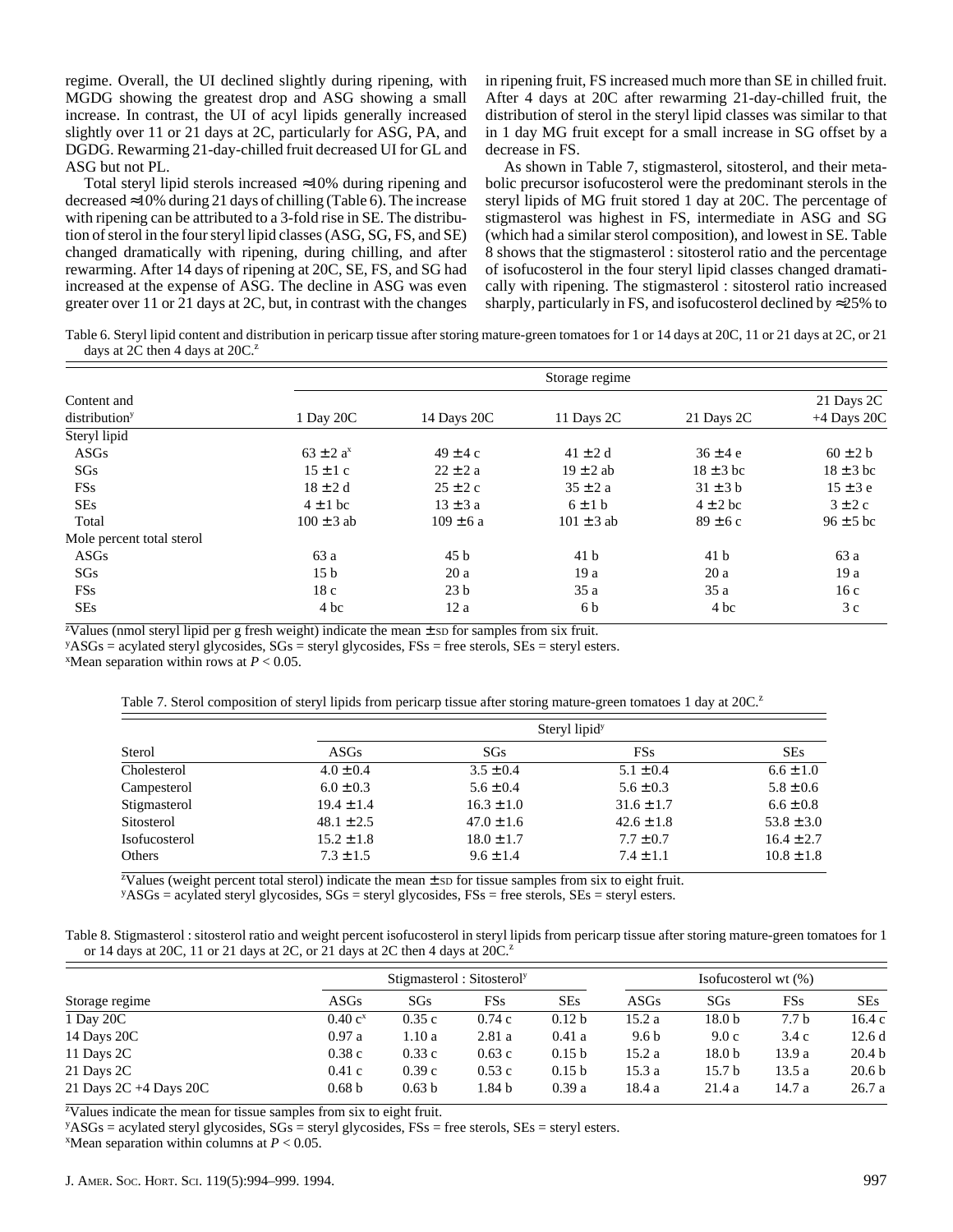50%. In contrast, during chilling, the stigmasterol : sitosterol ratio changed very little, and actually decreased in FS, while the weight percent isofucosterol increased ≈80% and 25% in FS and SE, respectively. Over 4 days at 20C after rewarming 21-day-chilled fruit, the stigmasterol : sitosterol ratio rose sharply in all steryl lipids, particularly in FS, and this coincided with a substantial increase in the percentage of isofucosterol in all steryl lipids.

#### **Discussion**

The proposed mechanism of senescence in plant tissues entails a series of catabolic steps through which PLs are degraded and free 18:2 and 18:3, produced via deacylation, are attacked by membrane-bound lipoxygenase (LOX)-yielding hydroperoxides (FA-OH) (Fobel et al., 1987; Thompson, 1984). Loss of PL, an increase in the sterol : PL ratio, accumulation of FA-OH, and generation of free radicals in cell membranes are thought to destabilize the lipid bilayer, resulting in a loss of membrane function (Parkin et al., 1989; Thompson, 1984). There is evidence that these processes play a role in the ripening and senescence of tomatoes; lipid acyl hydrolase (LAH) and LOX activities have been demonstrated in microsomal membranes (Todd et al., 1990), PL content declines with ripening as PA increases (presumably via phospholipase D activity) (Whitaker, 1993a), and sterol synthesis increases (Whitaker, 1988).

In view of the loss of membrane function induced by chilling tomatoes, as evidenced by electrolyte leakage (Bergevin et al., 1993; King and Ludford, 1983), it is logical to assume that catabolic events involved in senescence are also involved in the advent of CI (Parkin et al., 1989; Thompson, 1984). It has, in fact, been shown recently that of the four enzymes involved in PL catabolism in tomato microsomes, phosphatidate phosphatase, and LOX are inhibited at chilling temperature, whereas LAH and phospholipase D are not (Todd et al., 1992). These findings support the conclusion that the accumulation of PA and free fatty acids during chilling could disrupt membrane function. However, data from previous work and the present study indicate that 1) little if any PL is lost during chilling or over 4 days after rewarming (Bergevin et al., 1993; Whitaker, 1991a, 1992b); 2) there is no increase in PA in tomato microsomes during chilling (Whitaker, 1993a); 3) much more free 18:2 and 18:3 accumulate during ripening than during chilling (Whitaker, 1991a); and 4) PL fattyacid unsaturation actually increases slightly in chilled fruit, with no change after rewarming (Bergevin et al., 1993; Whitaker, 1993a).

A body of evidence—ultrastructural (Marangoni et al., 1989; Moline, 1976) and biochemical (Bergevin et al., 1993; Nguyen and Mazliak, 1990; Whitaker, 1993)—indicates that damage to chloroplasts, possibly via altered GL metabolism, is an important element of CI in MG tomatoes, and this may also be true for cucumbers and bell peppers (Parkin and Kuo, 1989; Whitaker, 1993b). Loss of GL and a decrease in the MGDG : DGDG ratio occur with prolonged chilling, although the magnitude of these changes seems to vary with cultivar (Nguyen and Mazliak, 1990; Whitaker, 1992b). In this study it was also noted that 1) chlorophyll and carotenes declined during chilling, 2) accelerated loss of GL after rewarming coincided with a decrease in fatty-acid unsaturation, and 3) no increase in carotenes had occurred 4 days after return to 20C. Taken together, these data support the conclusion that chilling-induced disruption of chloroplast membranes inhibits or at least delays carotenogenesis and plastid transformation after rewarming.

The apparent deleterious effect of chilling on tomato chloro-

plasts explains one major CI symptom—blotchy, uneven coloration—but does not explain other phenomena such as water and electrolyte leakage or cell collapse. As stated above, there is scant evidence for a role of PL catabolism in CI in tomato through the first 4 days after rewarming, although low-level degradation could be masked by de novo synthesis. Furthermore, the small changes in PL composition during chilling, noted in this and in one previous study (Whitaker, 1993a), are not likely to be the primary cause of membrane dysfunction. One possibility yet to be examined is that chilling induces extensive rearrangement of PL molecular species, which, despite the absence of a change in fatty-acid composition, could profoundly alter the physical properties of cell membranes (Parkin et al., 1989; Thompson, 1985; Todd et al., 1990).

It is also possible that the dramatic changes in sterol metabolism during chilling and after rewarming are involved in the loss of membrane function, particularly in the sterol-rich plasma membrane. In two previous studies of tomatoes, one using pericarp tissue from 'Rutgers' (Whitaker, 1991a) and the other using isolated membranes from 'Pik-Red' (Whitaker, 1993a), similar effects of chilling on sterol metabolism were observed, and these resulted in a steryl lipid profile that differed substantially from that of partially ripened fruit stored at 15C: 1) the proportion of FS increased much more during chilling than during ripening, whereas the opposite was true for SE, and 2) the stigmasterol : sitosterol ratio increased only slightly during chilling but rose sharply with ripening, particularly in FS. These same trends were observed in this investigation, although in this work it was found that FS, and to a lesser extent SG, increased during chilling at the expense of ASG. A major difference between this study and the previous work with 'Rutgers' was the change in total sterol content during storage. In 'Rutgers', total sterol increased in chilled and nonchilled fruit, whereas in 'Pik-Red' a relatively small increase occurred only with ripening and was due solely to the rise in SE. The new, somewhat unexpected observation from this work was the dramatic shift in sterol composition and conjugation after rewarming 21-day-chilled fruit. Four days after return to 20C, there were two major changes from the steryl lipid profile seen at the end of chilling: 1) the distribution of total sterols in ASG, SG, FS, and SE had returned to that found in MG fruit held 1 day at 20C, indicating rapid glycosylation and acylation of FS, and 2) the stigmasterol : sitosterol ratio rose sharply in all steryl lipids to values normally corresponding to the pink stage of ripening (Whitaker, 1988). This rapid shift in sterol composition may have been potentiated during chilling by the accumulation of isofucosterol, the precursor of stigmasterol. The net result of these changes was a breaker-stage fruit with the steryl lipid profile of an early MG fruit and the sterol composition of a nearly ripe fruit. Little is known about the effects of sterol conjugates, relative to FS, on the function of plant cell membranes, so the consequences of the changes with chilling and rewarming are hard to predict. Regarding changes in the stigmasterol : sitosterol ratio, a recent, elegant study has shown that the relative amounts of these two phytosterols are important determinants of the physical properties of plant PL bilayer membranes (Schuler et al., 1991). Biochemical and biophysical studies of membranes isolated from chilled and rewarmed fruit will be required to correlate the steryl lipid changes with effects on enzymatic activity, viscosity, and semipermeability.

#### **Literature Cited**

Autio, W.R. and W.J. Bramlage. 1986. Chilling sensitivity of tomato fruit in relation to ripening and senescence. J. Amer. Soc. Hort. Sci. 111:201– 204.

Bergevin, M., G.P. L'Heureux, J.E. Thompson, and C. Willemot. 1993.